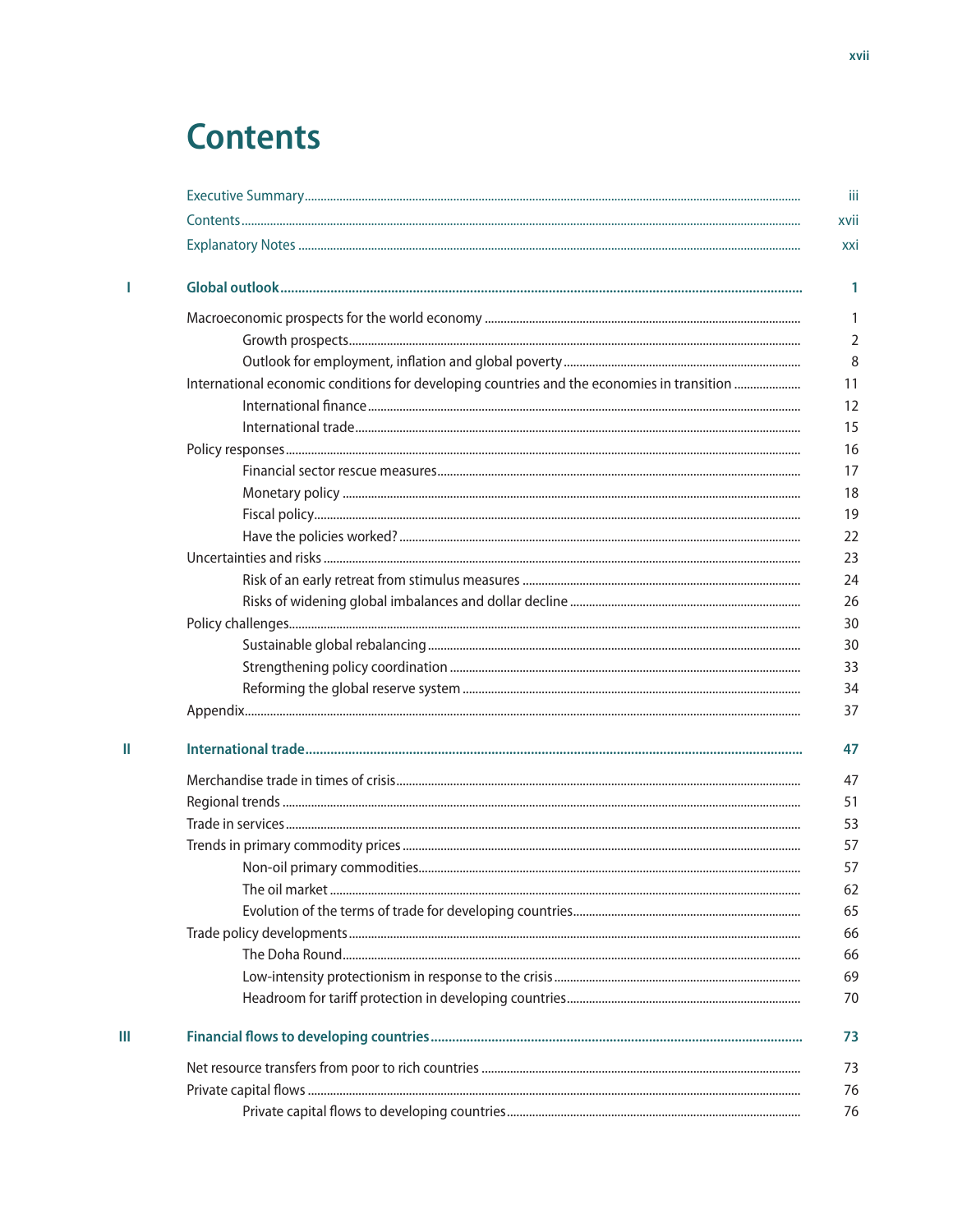|    |                                                                                     | 80         |
|----|-------------------------------------------------------------------------------------|------------|
|    |                                                                                     | 82         |
|    |                                                                                     | 82         |
|    |                                                                                     | 86         |
|    |                                                                                     | 89         |
|    |                                                                                     | 91         |
|    |                                                                                     | 92         |
|    |                                                                                     | 95         |
|    |                                                                                     | 97         |
|    |                                                                                     | 99         |
|    |                                                                                     | 100        |
|    |                                                                                     | 103        |
| IV |                                                                                     | 105        |
|    |                                                                                     | 105        |
|    | North America: growth resumes in the United States but downside risks are high      | 106        |
|    |                                                                                     | 109        |
|    |                                                                                     | 111        |
|    | The new European Union member States: the crisis is over but the upturn is lagging  | 115        |
|    |                                                                                     | 117        |
|    | South-eastern Europe: recession on the back of the slowdown in Western Europe       | 118<br>119 |
|    |                                                                                     | 124        |
|    |                                                                                     | 125        |
|    |                                                                                     | 128        |
|    |                                                                                     | 132        |
|    | Western Asia: improving global conditions will underpin a return to positive growth | 134        |
|    | Latin America and the Caribbean: policy stimulus and rebounding                     |            |
|    |                                                                                     | 138        |
|    |                                                                                     |            |

# **Statistical annex**

|--|--|

# **Boxes**

| I. 1          |                                                                    |     |
|---------------|--------------------------------------------------------------------|-----|
| $\lfloor$ . 2 |                                                                    |     |
| IV. 1         | Public finances in resource-dependent economies during the crisis: |     |
|               |                                                                    | 122 |
| IV.2          |                                                                    | 131 |
| IV.3          | The early impact of the financial crisis on expatriate             |     |
|               |                                                                    | 135 |
| IV.4          | Challenges for exchange-rate management in the                     |     |
|               |                                                                    | 140 |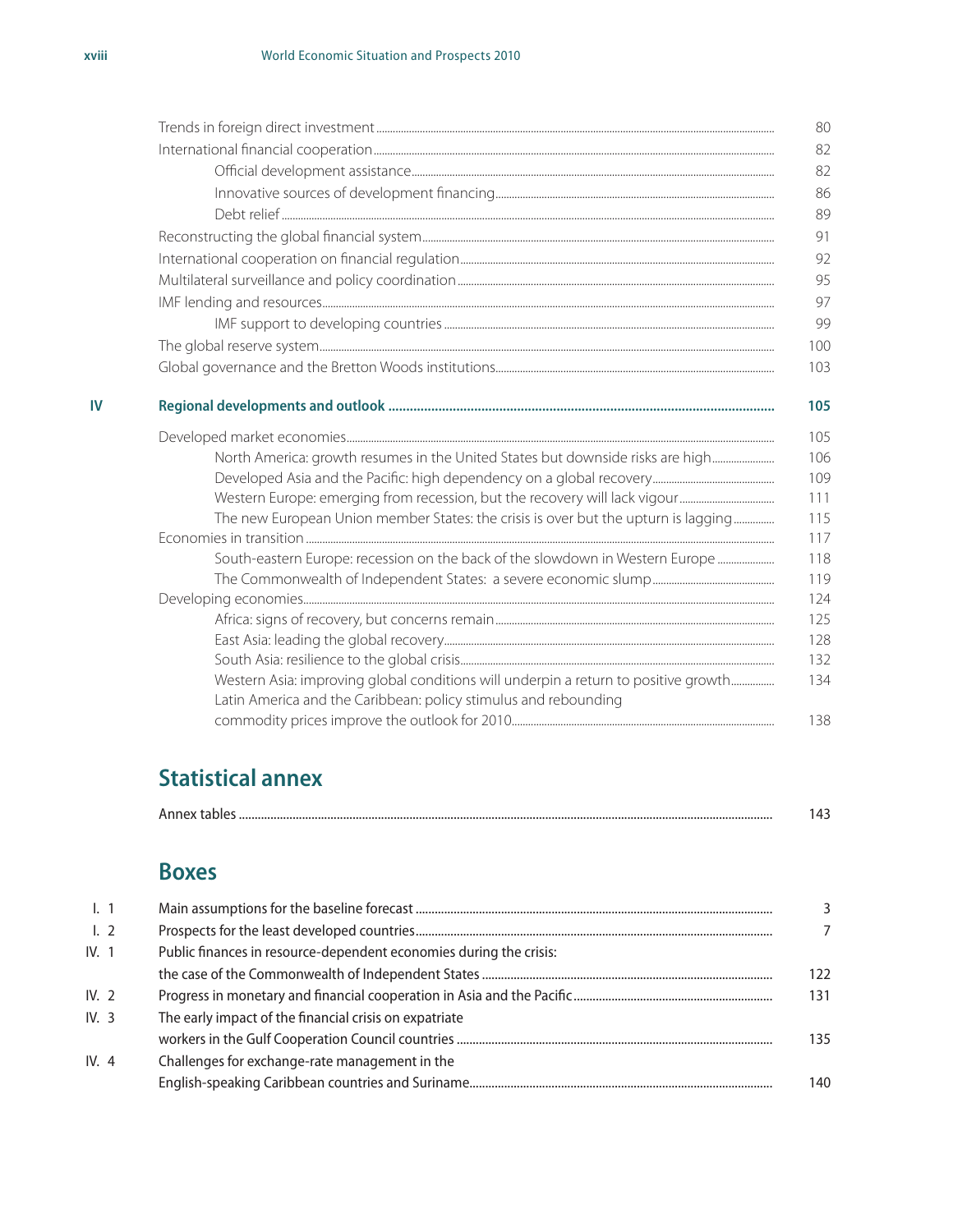# **Figures**

|         | $\lfloor$ . 1         | 5                                                                                                    |  |  |  |
|---------|-----------------------|------------------------------------------------------------------------------------------------------|--|--|--|
|         | $\lfloor$ . 2         |                                                                                                      |  |  |  |
|         | $\lfloor . \rfloor$   |                                                                                                      |  |  |  |
|         | $\lfloor$ . 4         |                                                                                                      |  |  |  |
|         | 1.5                   | 25<br>Gross domestic product growth under the Global Policy Model scenario simulations, 2005-2015    |  |  |  |
|         | $\mathsf{I}$ . 6      |                                                                                                      |  |  |  |
|         | l.7                   |                                                                                                      |  |  |  |
|         | $\lfloor . 8 \rfloor$ |                                                                                                      |  |  |  |
|         | II. 1a                | 48                                                                                                   |  |  |  |
|         | II. 1b                | Growth of gross domestic product and import volume: developed economies, 2001-2010                   |  |  |  |
|         | II. $1c$              | Growth of gross domestic product and of import volume:                                               |  |  |  |
|         |                       | 48                                                                                                   |  |  |  |
|         | II. 1d                | 48<br>Growth of gross domestic product and import volume: East Asian developing economies, 2001-2010 |  |  |  |
|         | II. 1e                | Growth of gross domestic product of developed economies and of exports per region, 2001-2010<br>48   |  |  |  |
| II.2    |                       | 54                                                                                                   |  |  |  |
| II.3    |                       | 57                                                                                                   |  |  |  |
| II.4    |                       | 59                                                                                                   |  |  |  |
| II.5    |                       | Price indices of agricultural commodities, United States dollars, January 2004-August 2009<br>60     |  |  |  |
| II.6    |                       | 64                                                                                                   |  |  |  |
| II.7    |                       | 67                                                                                                   |  |  |  |
| III. 1  |                       | 83                                                                                                   |  |  |  |
| III.2   |                       | Net ODA of DAC members, 1990-2008, and DAC secretariat simulations to 2009 and 2010<br>84            |  |  |  |
| III.3   |                       | 90                                                                                                   |  |  |  |
| IV. 1   |                       | 105                                                                                                  |  |  |  |
| IV. $2$ |                       | 106                                                                                                  |  |  |  |
| IV. $3$ |                       | Net worth of assets of United States households and non-profit organizations,                        |  |  |  |
|         |                       | 107                                                                                                  |  |  |  |
| IV. 4   |                       | 110                                                                                                  |  |  |  |
| IV. 5   |                       | Unemployment in selected Western European economies, January 2008-September 2009<br>113              |  |  |  |
| IV. 6   |                       | External indebtedness of the banking sector, December 2009, and                                      |  |  |  |
|         |                       | 116                                                                                                  |  |  |  |
| IV. 7   |                       | Declines in imports and exports (freight on board) in selected countries of the Commonwealth         |  |  |  |
|         |                       | 120                                                                                                  |  |  |  |
| IV. 8   |                       | 125                                                                                                  |  |  |  |
| IV. 9   |                       | 130                                                                                                  |  |  |  |
| IV.10   |                       | Revenue, expenditure and primary balances of central                                                 |  |  |  |
|         |                       | 140                                                                                                  |  |  |  |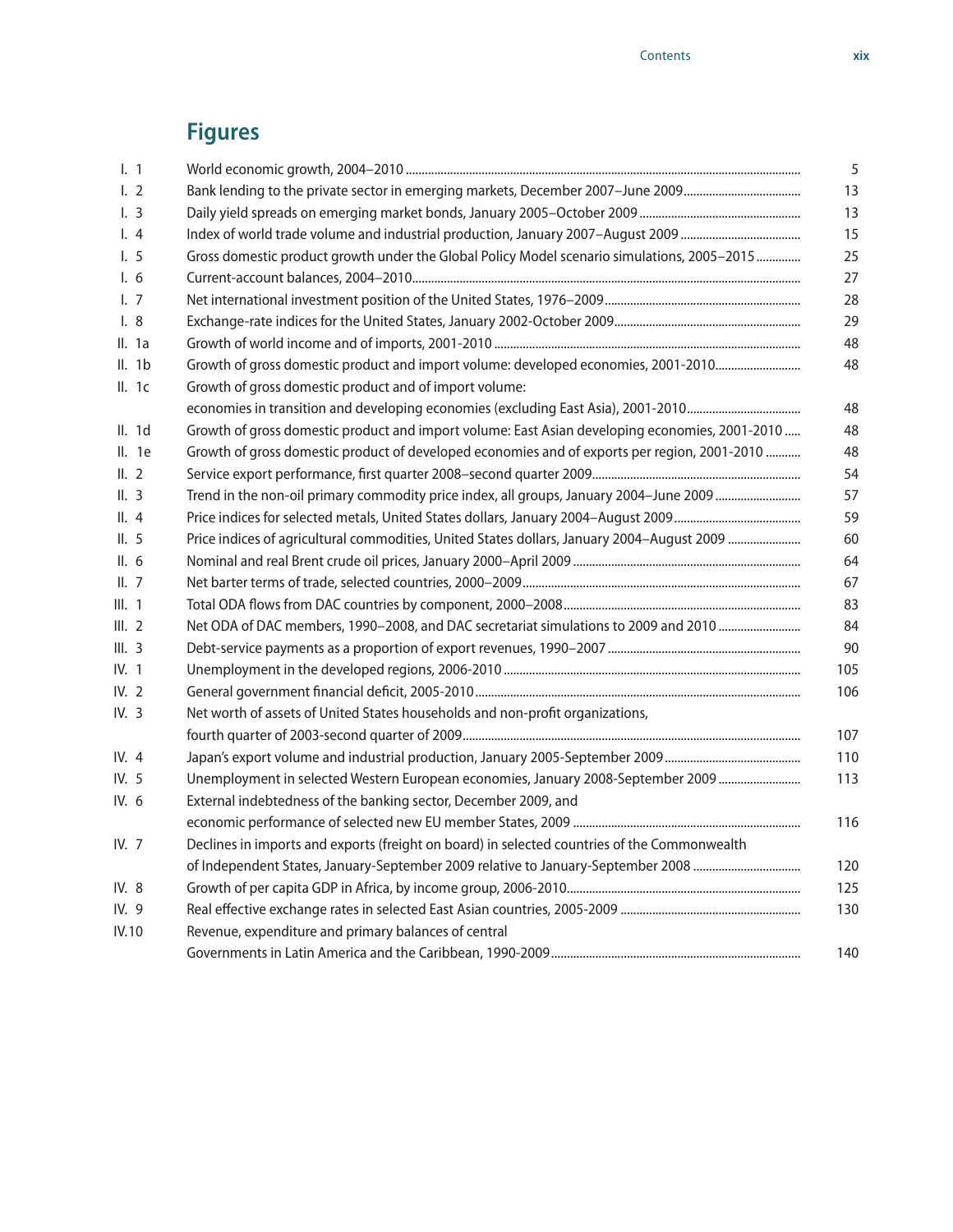# **Tables**

| $\lfloor$ . 1       |               |                                                                                                    | 4  |
|---------------------|---------------|----------------------------------------------------------------------------------------------------|----|
|                     | $\lfloor$ . 2 |                                                                                                    | 6  |
| $\lfloor$ . 3       |               |                                                                                                    | 11 |
| $\lfloor 4 \rfloor$ |               |                                                                                                    | 20 |
| II. 1               |               |                                                                                                    | 50 |
| II.2                |               |                                                                                                    | 55 |
| II.3                |               |                                                                                                    | 56 |
| III. 1              |               | Net transfer of financial resources to developing economies and economies in transition, 1997-2009 | 73 |
| III.2               |               |                                                                                                    | 74 |
| III.3               |               | Credit default swap spreads and annual probabilities of default                                    |    |
|                     |               |                                                                                                    | 78 |
| III.4               |               | Inflows of foreign direct investment and cross-border mergers and acquisitions,                    |    |
|                     |               |                                                                                                    | 81 |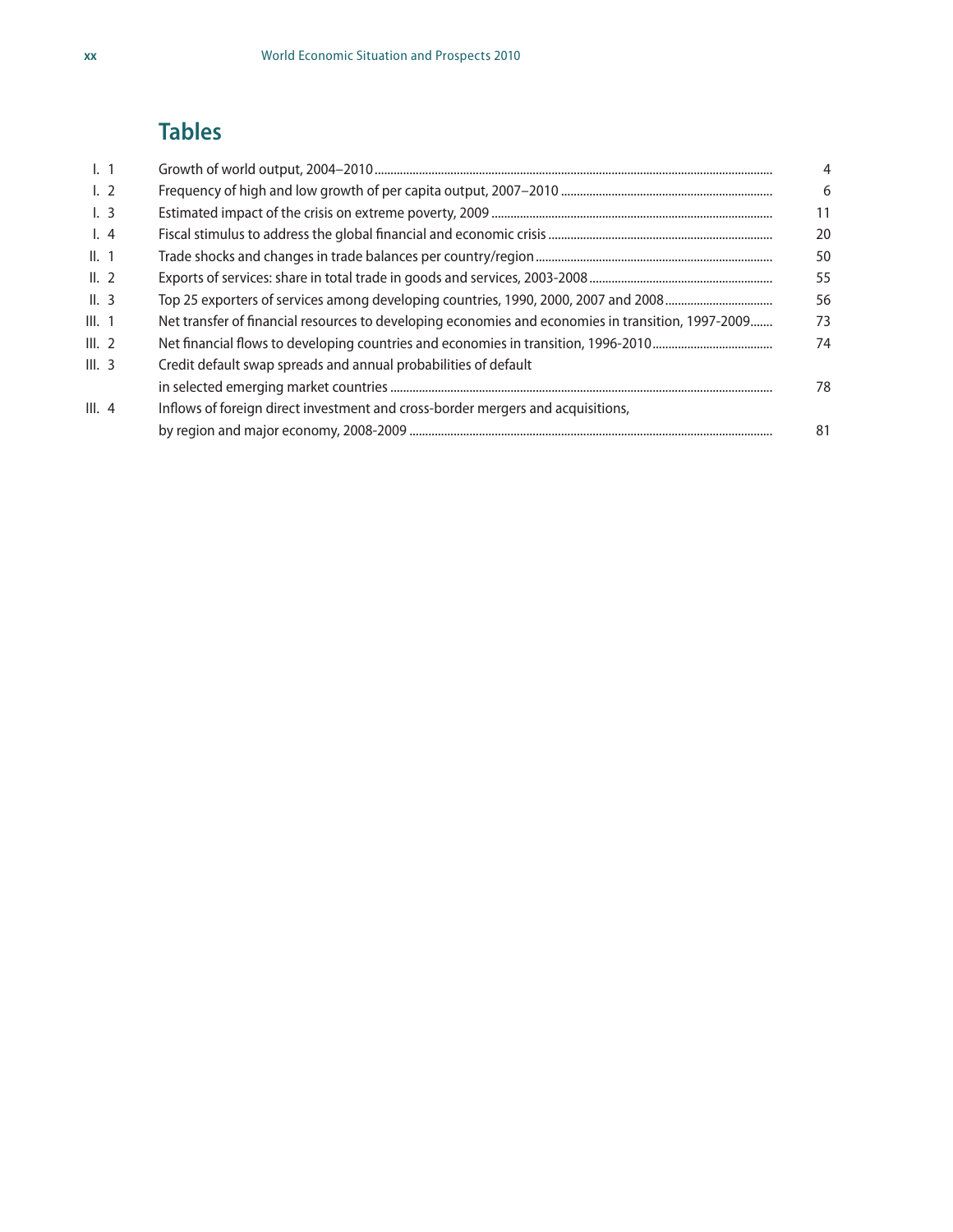# **Explanatory Notes**

**The following symbols have been used in the tables throughout the report: .. Two dots** indicate that data are not available or are not separately reported. **– A dash** indicates that the amount is nil or negligible. **- A hyphen (-)** indicates that the item is not applicable. **- A minus sign (-)** indicates deficit or decrease, except as indicated. **. A full stop (.)** is used to indicate decimals. **/ A slash (/)** between years indicates a crop year or financial year, for example, 2008/09. **- Use of a hyphen (-)** between years, for example, 2008-2009, signifies the full period involved, including the beginning and end years. **Reference to "dollars" (\$)** indicates United States dollars, unless otherwise stated. **Reference to "billions"** indicates one thousand million. **Reference to "tons"** indicates metric tons, unless otherwise stated. **Annual rates** of growth or change, unless otherwise stated, refer to annual compound rates.

Details and percentages in tables do not necessarily add to totals, because of rounding.

**Project LINK** is an international collaborative research group for econometric modelling, coordinated jointly by the Development Policy and Analysis Division of the United Nations Secretariat and the University of Toronto.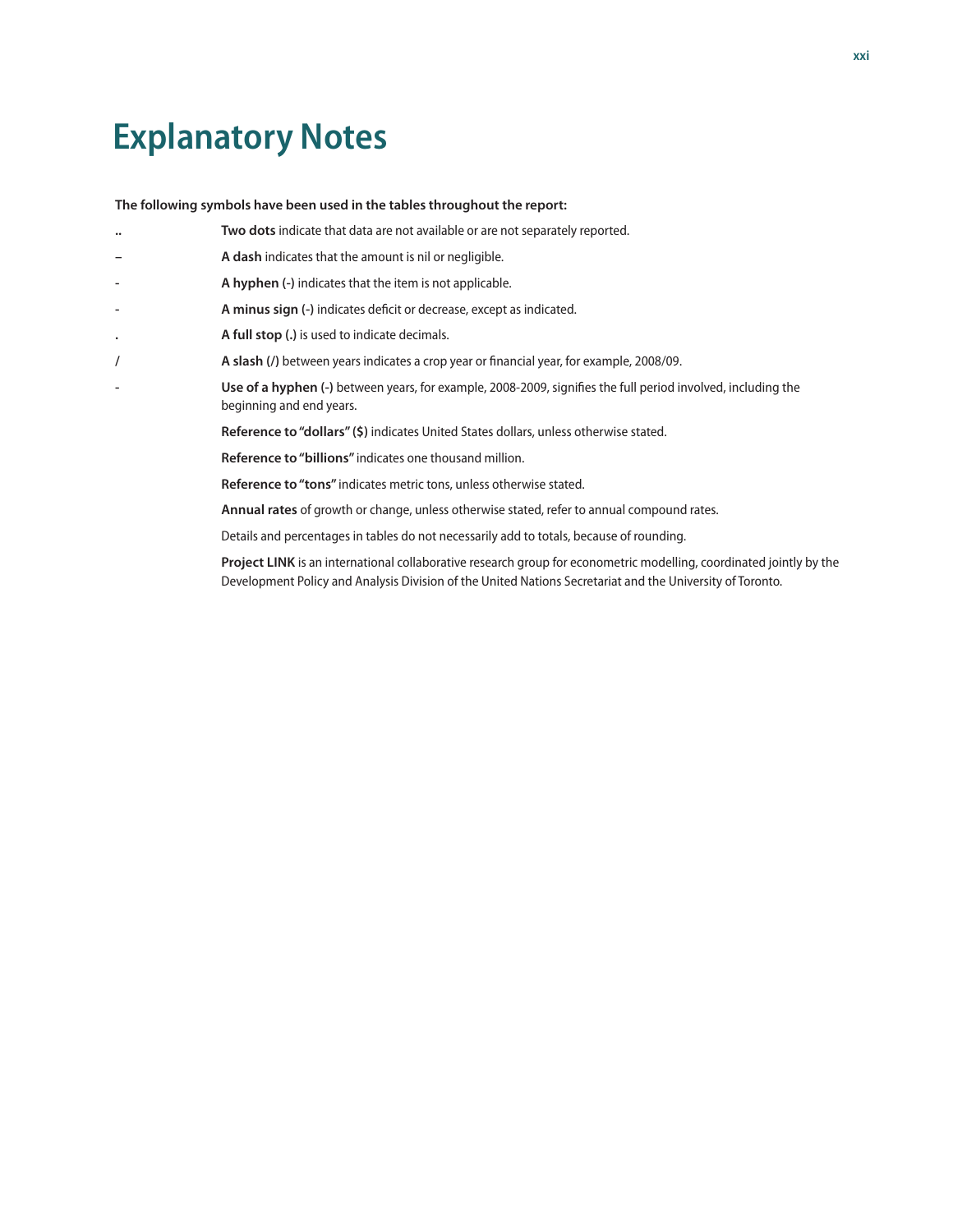# **The following abbreviations have been used:**

| <b>ASEAN</b> | <b>Association of Southeast Asian Nations</b>                    | <b>IMF</b>    | <b>International Monetary Fund</b>                               |
|--------------|------------------------------------------------------------------|---------------|------------------------------------------------------------------|
| bps          | basis points                                                     | <b>IMFC</b>   | International Monetary and Financial Committee                   |
| BoE          | Bank of England                                                  |               | (of the IMF)                                                     |
| BoJ          | Bank of Japan                                                    | IT            | information technology                                           |
| CDS          | credit default swaps                                             | <b>LDCs</b>   | least developed countries                                        |
| <b>CIS</b>   | Commonwealth of Independent States                               | <b>LIBOR</b>  | London Interbank Offered Rate                                    |
| <b>CPI</b>   | consumer price index                                             | M&As          | mergers and acquisitions                                         |
| <b>DAC</b>   | Development Assistance Committee                                 | mbd           | Millions of barrels per day                                      |
|              | (of the Organization for Economic                                | <b>MDGs</b>   | Millennium Development Goals                                     |
|              | Cooperation and Development)                                     | <b>MDRI</b>   | Multilateral Debt Relief Initiative                              |
| <b>DSF</b>   | Debt Sustainability Framework for<br><b>Low-Income Countries</b> | <b>MFN</b>    | most-favoured-nation status                                      |
|              | United Nations Economic Commission for Africa                    | <b>MICs</b>   | middle-income countries                                          |
| ECA          |                                                                  | <b>NAB</b>    | New Arrangements to Borrow                                       |
| <b>ECB</b>   | European Central Bank                                            | <b>NAMA</b>   | non-agricultural market access                                   |
| <b>ECE</b>   | United Nations Economic Commission<br>for Europe                 | <b>NIEs</b>   | newly industrialized economies                                   |
| <b>ECF</b>   | <b>Extended Credit Facility</b>                                  | <b>NGOs</b>   | non-governmental organizations                                   |
| <b>ECLAC</b> | <b>Economic Commission for Latin America</b>                     | <b>NPV</b>    | net present value                                                |
|              | and the Caribbean                                                | <b>ODA</b>    | official development assistance                                  |
| EMBI         | <b>Emerging Markets Bond Index</b>                               | <b>OECD</b>   | Organization for Economic Cooperation                            |
| <b>ESCAP</b> | <b>Economic and Social Commission for Asia</b>                   |               | and Development                                                  |
|              | and the Pacific                                                  | <b>OPEC</b>   | Organization of the Petroleum                                    |
| <b>ESCWA</b> | <b>Economic and Social Commission for Western Asia</b>           |               | <b>Exporting Countries</b>                                       |
| ESF          | <b>Exogenous Shocks Facility</b>                                 | pb            | per barrel                                                       |
| EU           | <b>European Union</b>                                            | <b>PPIP</b>   | Public-Private Investment Program                                |
| FAO          | Food and Agriculture Organization of the                         | <b>PPP</b>    | (United States Treasury)                                         |
|              | <b>United Nations</b>                                            | <b>PRGF</b>   | purchasing power parity<br>Poverty Reduction and Growth Facility |
| FCL          | <b>Flexible Credit Line</b>                                      | <b>PRGT</b>   | Poverty Reduction and Growth Trust (fund)                        |
| FDI          | foreign direct investment                                        | <b>SDR</b>    |                                                                  |
| Fed          | United States Federal Reserve                                    |               | <b>Special Drawing Rights</b>                                    |
| <b>FSAP</b>  | Financial Sector Assessment Program                              | <b>SDT</b>    | special and differential treatment                               |
|              | (of the International Monetary Fund)                             | <b>SGP</b>    | <b>Stability and Growth Pact</b>                                 |
| FSB          | <b>Financial Stability Board</b>                                 | <b>SSM</b>    | special safeguard mechanism                                      |
| <b>FSF</b>   | <b>Financial Stability Forum</b>                                 | <b>SWFs</b>   | sovereign wealth funds                                           |
| GCC          | <b>Gulf Cooperation Council</b>                                  | <b>TARP</b>   | Troubled Asset Relief Program                                    |
| <b>GDP</b>   | gross domestic product                                           | <b>TEU</b>    | twenty-foot equivalent unit                                      |
| <b>GFF</b>   | <b>Global Forecasting Framework</b><br>(of the United Nations)   | <b>TNCs</b>   | transnational corporations                                       |
| GHG          | greenhouse gas                                                   | <b>UNCTAD</b> | United Nations Conference on Trade<br>and Development            |
| <b>GNI</b>   | gross national income                                            | <b>UNDCF</b>  | United Nations Development Cooperation Forum                     |
| <b>GPM</b>   | Global Policy Model (of the United Nations)                      | UN/DESA       | Department of Economic and Social Affairs of the                 |
| <b>HAPA</b>  | High-Access Precautionary Arrangement                            |               | <b>United Nations Secretariat</b>                                |
| <b>HIPCs</b> | Heavily indebted poor countries                                  | <b>UNFCCC</b> | United Nations Framework Convention on                           |
| <b>IBRD</b>  | <b>International Bank for Reconstruction</b>                     |               | Climate Change                                                   |
|              | and Development                                                  | <b>UNWTO</b>  | World Tourism Organization                                       |
| IFF          | international financial facility                                 | <b>WGP</b>    | world gross product                                              |
| IIF          | Institute of International Finance                               | <b>WHO</b>    | World Health Organization                                        |
| ilo          | International Labour Organization                                | <b>WTO</b>    | World Trade Organization                                         |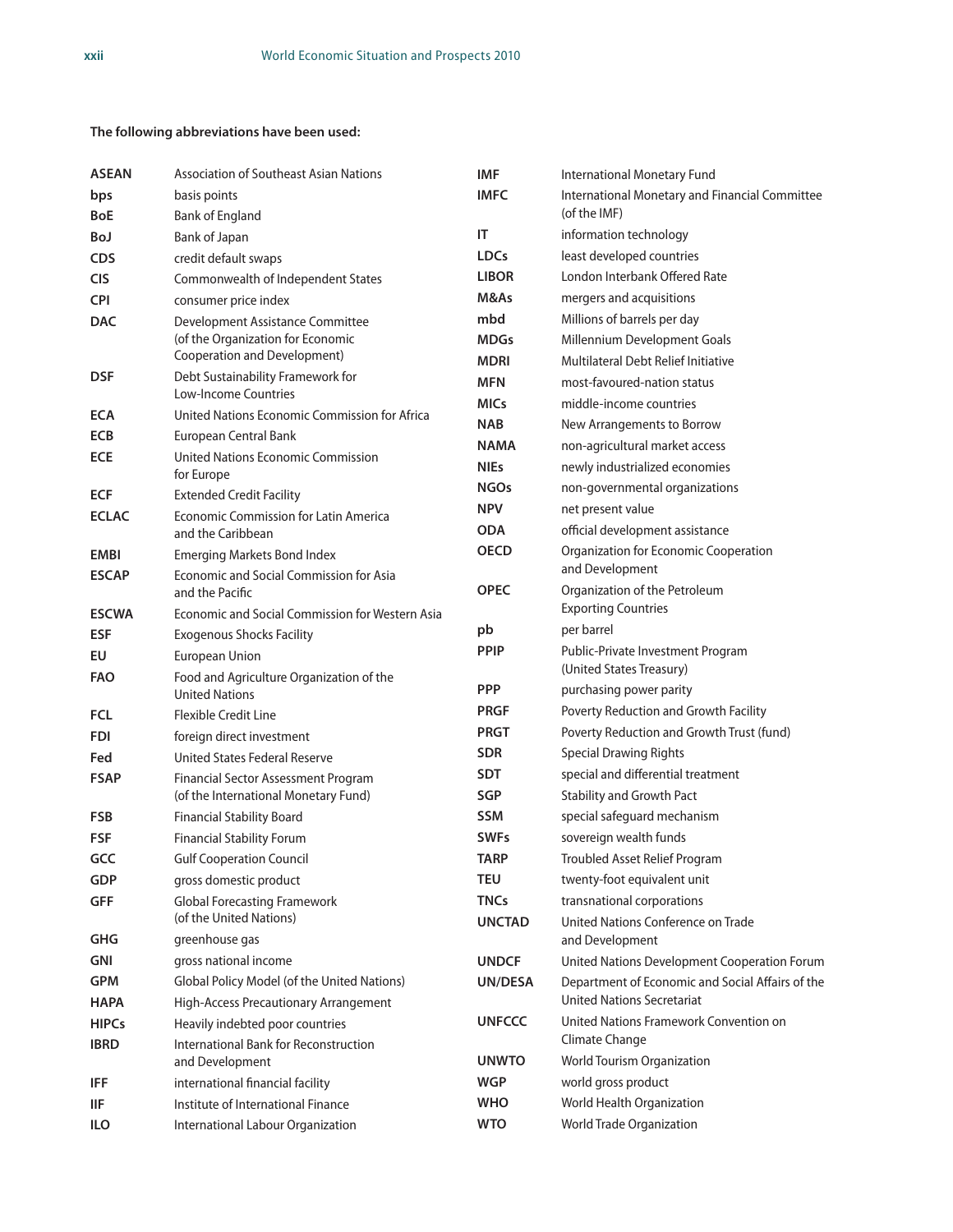The designations employed and the presentation of the material in this publication do not imply the expression of any opinion whatsoever on the part of the United Nations Secretariat concerning the legal status of any country, territory, city or area or of its authorities, or concerning the delimitation of its frontiers or boundaries.

The term "country" as used in the text of this report also refers, as appropriate, to territories or areas. Not all countries are listed owing to lack of comprehensive data.

**Data presented in this publication incorporate information available as of 30 November 2009.**

**For analytical purposes, the following country groupings and subgroupings have been used:a**

## *Developed economies (developed market economies):*

Australia, Canada, European Union, Iceland, Japan, New Zealand, Norway, Switzerland, United States of America.

#### *European Union (EU):*

Austria, Belgium, Bulgaria, Cyprus, Czech Republic, Denmark, Estonia, Finland, France, Germany, Greece, Hungary, Ireland, Italy, Latvia, Lithuania, Luxembourg, Malta, Netherlands, Poland, Portugal, Romania, Slovakia, Slovenia, Spain, Sweden, United Kingdom of Great Britain and Northern Ireland.

#### *EU-15:*

Austria, Belgium, Denmark, Finland, France, Greece, Germany, Ireland, Italy, Luxembourg, Netherlands, Portugal, Spain, Sweden, United Kingdom of Great Britain and Northern Ireland.

#### *New EU member States:*

Bulgaria, Cyprus, Czech Republic, Estonia, Hungary, Latvia, Lithuania, Malta, Poland, Romania, Slovakia, Slovenia.

#### *Economies in transition:*

# *South-eastern Europe:*

Albania, Bosnia and Herzegovina, Croatia, Montenegro, Serbia, the former Yugoslav Republic of Macedonia.

# *Commonwealth of Independent States:*

Armenia, Azerbaijan, Belarus, Georgia,**b** Kazakhstan, Kyrgyzstan, Republic of Moldova, Russian Federation, Tajikistan, Turkmenistan, Ukraine, Uzbekistan.

#### *Net fuel exporters:*

Azerbaijan, Kazakhstan, Russian Federation, Turkmenistan, Uzbekistan.

# *Net fuel importers:*

All other CIS countries.

#### *Developing economies:*

Africa, Asia and the Pacific (excluding Australia, Japan, New Zealand and the member States of CIS in Asia), Latin America and the Caribbean.

#### *Subgroupings of Africa:*

## *North Africa:*

Algeria, Egypt, Libyan Arab Jamahiriya, Morocco, Tunisia.

*Sub-Saharan Africa, excluding Nigeria and South Africa (commonly contracted to "sub-Saharan Africa"):*

All other African countries except Nigeria and South Africa.

#### *Southern Africa:*

Angola, Botswana, Lesotho, Malawi, Mauritius, Mozambique, Namibia, South Africa, Swaziland, Zambia, Zimbabwe.

#### *East Africa:*

Burundi, Comoros, Democratic Republic of the Congo, Djibouti, Eritrea, Ethiopia, Kenya, Madagascar, Rwanda, Seychelles, Somalia, Sudan, Uganda, United Republic of Tanzania.

#### *West Africa:*

Burkina Faso, Benin, Cape Verde, Côte d'Ivoire, Gambia, Ghana, Guinea, Guinea-Bissau, Liberia, Mali, Mauritania, Niger, Nigeria, Senegal, Sierra Leone, Togo.

#### *Central Africa:*

Cameroon, Chad, Congo, Gabon, Equatorial Guinea, Central African Republic, Sao Tome and Principe.

## *Subgroupings of Asia and the Pacific:*

### *Western Asia:*

Bahrain, Iraq, Israel, Jordan, Kuwait, Lebanon, Occupied Palestinian Territory, Oman, Qatar, Saudi Arabia, Syrian Arab Republic, Turkey, United Arab Emirates, Yemen.

#### *East and South Asia:*

All other developing economies in Asia and the Pacific (including China, unless stated otherwise). This group is further subdivided into:

#### *South Asia:*

Bangladesh, Bhutan, India, Iran (Islamic Republic of), Maldives, Nepal, Pakistan, Sri Lanka.

### *East Asia:*

All other developing economies in Asia and the Pacific.

#### *Subgroupings of Latin America and the Caribbean:*

#### *South America:*

Argentina, Bolivia (Plurinational State of), Brazil, Chile, Colombia, Ecuador, Paraguay, Peru, Uruguay, Venezuela (Bolivarian Republic of).

#### *Mexico and Central America:*

Costa Rica, El Salvador, Guatemala, Honduras, Nicaragua, Panama, Mexico.

#### *Caribbean:*

Barbados, Cuba, Dominican Republic, Guyana, Haiti, Jamaica, Trinidad and Tobago.

**a** For definitions of country groupings and methodology, see *World Economic and Social Survey 2004* (United Nations publication, Sales No. E.04.II.C.1, annex, introductory text).

**b** Georgia officially left the Commonwealth of Independent States on 18 August 2009. However, its performance is discussed in the context of this group of countries for reasons of geographic proximity and similarities in economic structure.